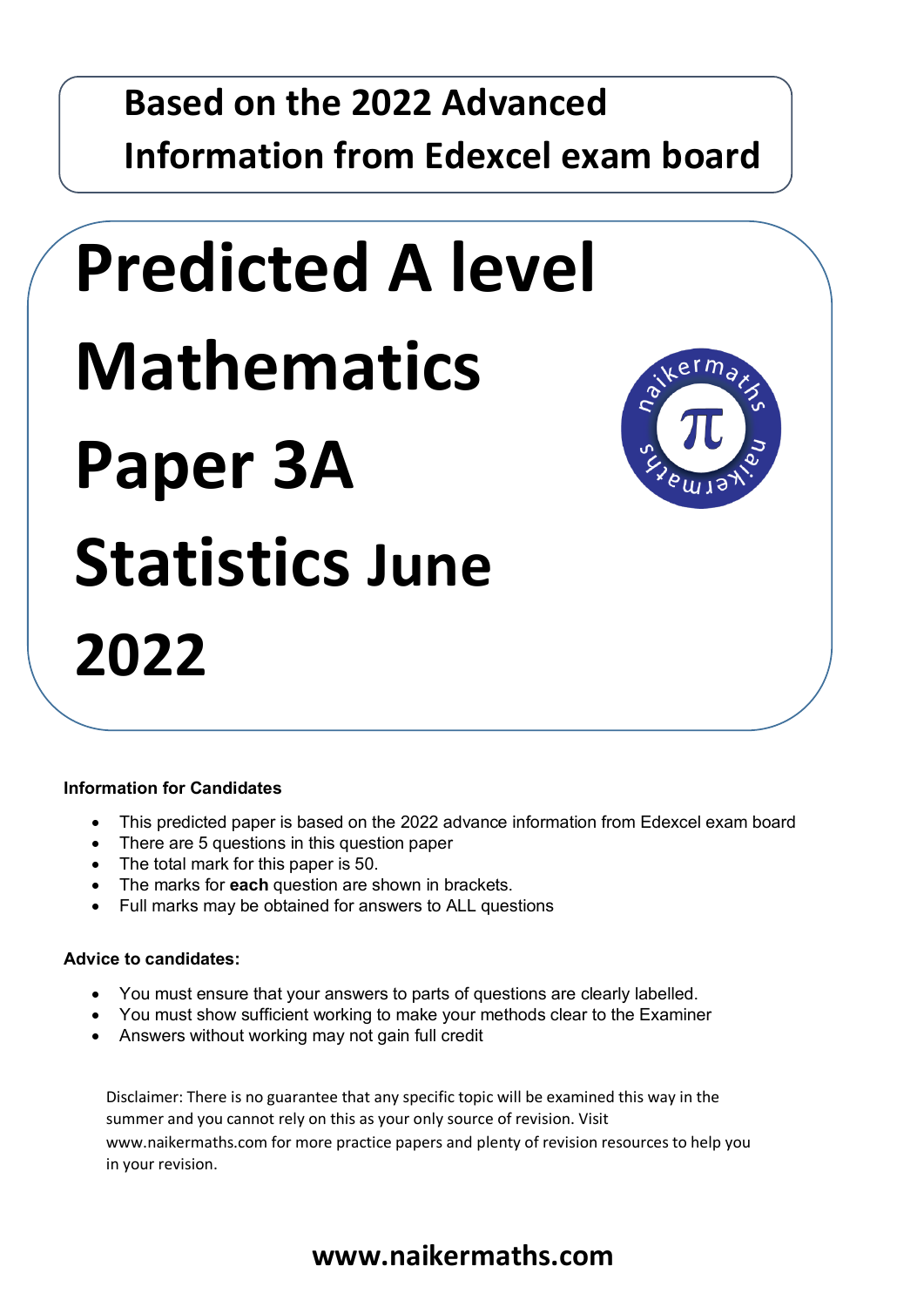

#### **Question 1**

Robert took a random sample of 12 days over a term at a local secondary school and recorded

- the temperature outside, *x*.
- the number of hot meals sold *y*, in the canteen

His results are shown in the scatter diagram on the next page.

(*a*) Describe the correlation between *x* and *y*. **(1)**

Robert suggests that the warmer the weather the less hot meals sold.

(*b*) Using the scatter diagram comment on Robert's suggestion, giving a reason for your

answer. **(1)**

The results from Robert's random sample of 12 observations are given in the table below.

| $\boldsymbol{X}$ | 8  | $\begin{array}{c} \hline \end{array}$ | $\begin{array}{ccc} \hline \end{array}$    | 12   10   14 | 16 | 18   7 | 9 | 15 <sub>1</sub> | 19 |
|------------------|----|---------------------------------------|--------------------------------------------|--------------|----|--------|---|-----------------|----|
|                  | 40 |                                       | 38   39   20   18   12   12   11   30   35 |              |    |        |   | 15              |    |

(*c*) Use your calculator to find the product moment correlation coefficient between

*x* and *y* for these data. **(1)**

(*d*) Test whether or not there is evidence of a negative correlation between the temperature outside and the number of hot meals sold.

#### You should

- state your hypotheses clearly
- use a 5% level of significance

**(Total for Question 2 is 6 marks)**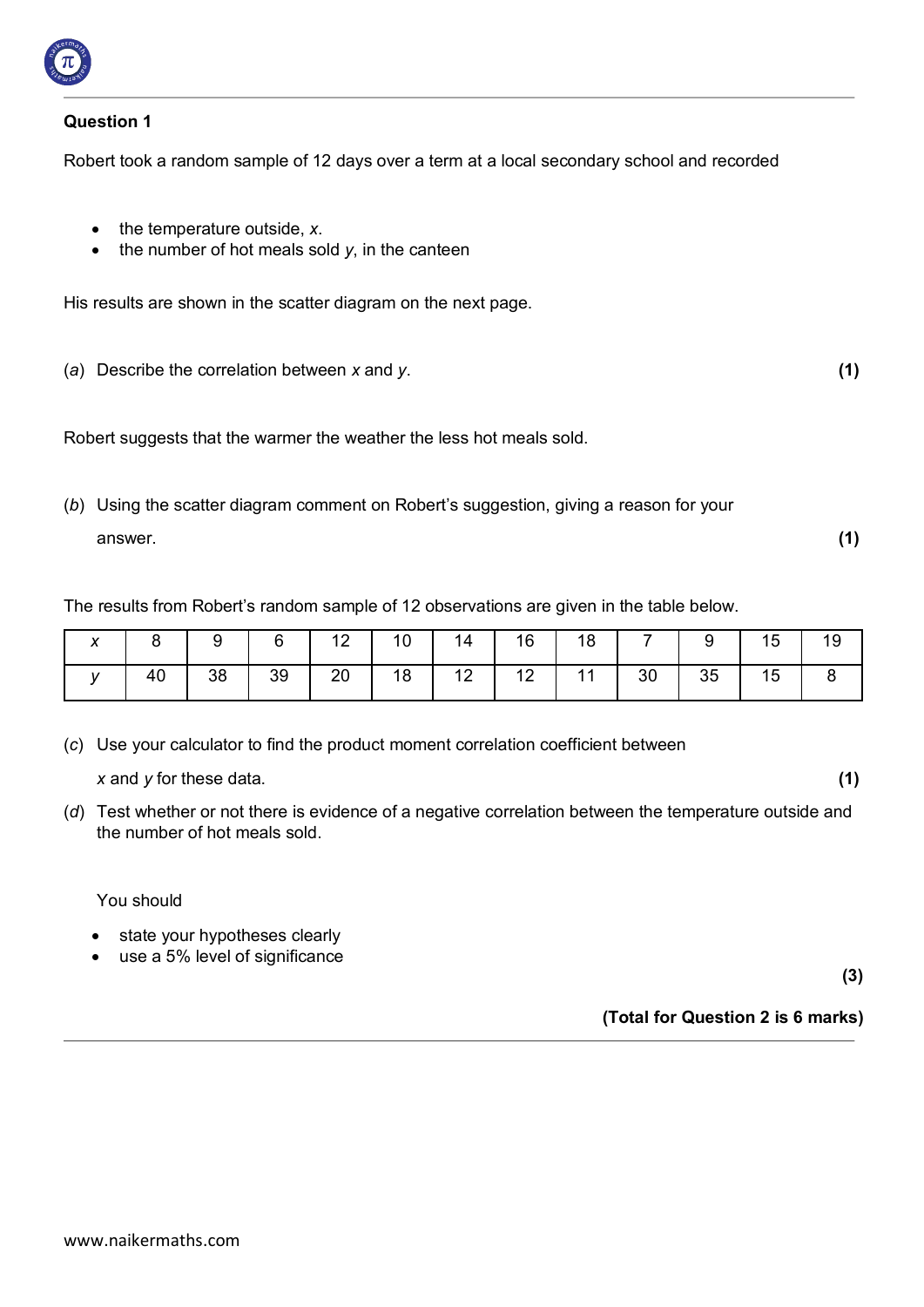

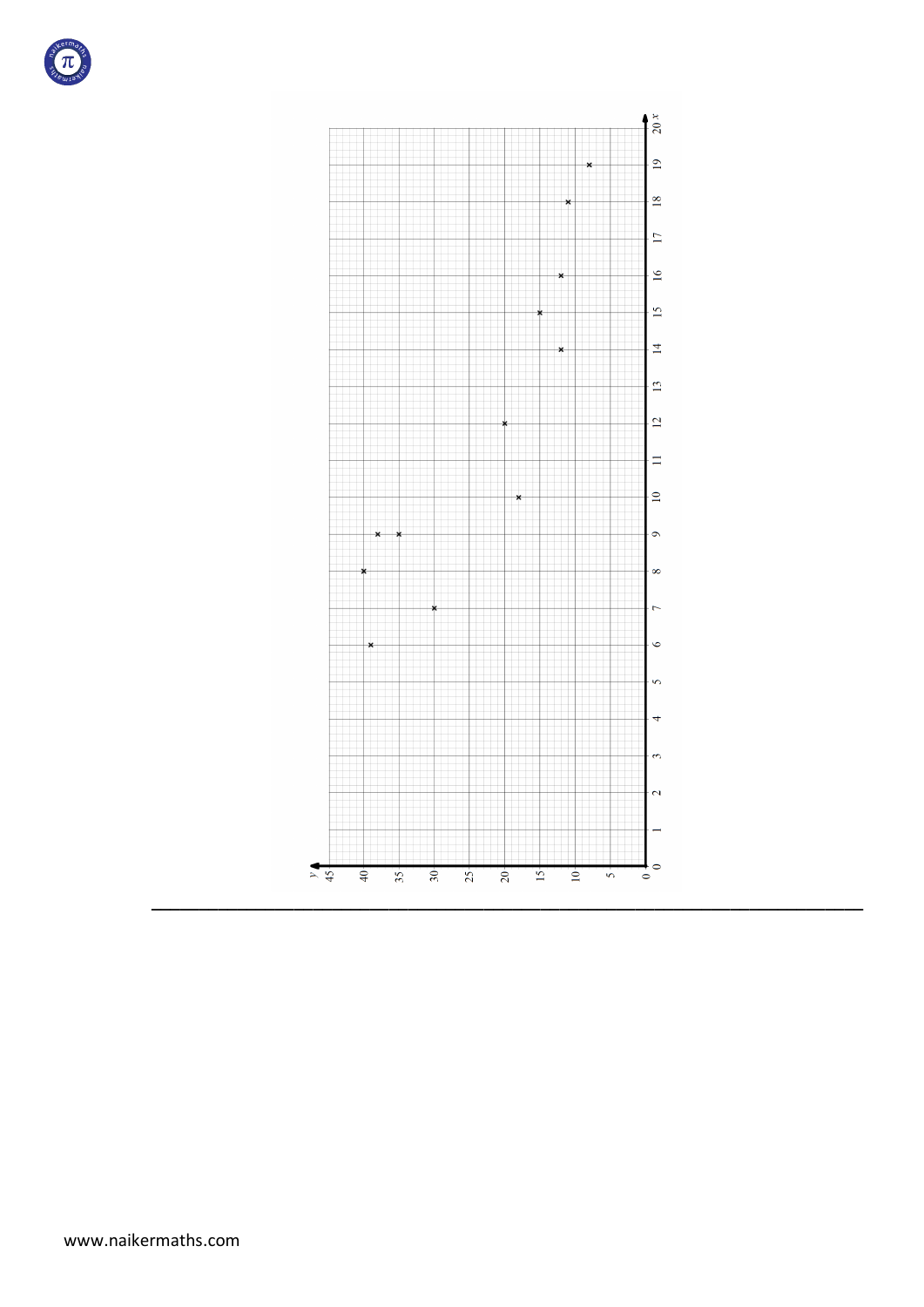

The partially complete box plot in Figure 1 above shows the distribution of daily mean air temperatures using the data from a large data set for Beijing in 2015

An outlier is defined as a value more than  $1.5 \times IQR$  below  $Q_1$  or more than  $1.5 \times$  IQR above  $Q_3$ 

The three lowest air temperatures in the data set are 10.9 °C, 7.6 °C and 9.5 °C. The highest air temperature in the data set is 31.6 °C.

(a) Complete the box plot in Figure 1. Write down any outliers.

(*b*) Using your knowledge of the large data set, suggest from which month the two outliers are likely to have come.

**(1)**

**(3)**

Using the data from the same large set, Craig produced the following summary statistics for the daily mean air temperature, *x* °C, for Beijing in 2015.

*n* = 166 ∑*x* = 4222.8 S*xx* = 4877.585

(*c*) Show that, to 3 significant figures, the standard deviation is 5.42 °C

**(1)**

**(3)**

Craig decides to model the air temperature with the random variable  $T \sim N(25.44, 5.42^2)$ .

(*d*) Using Craig's model, calculate the 10th to 90th interpercentile range.

Craig wants to model another variable from the large data set for Beijing using a normal distribution.

(*e*) State two variables from the large data set for Beijing that are **not** suitable to be modelled by a normal distribution. Give a reason for each answer.

**(2)**

#### **(Total for Question 2 is 11 marks)**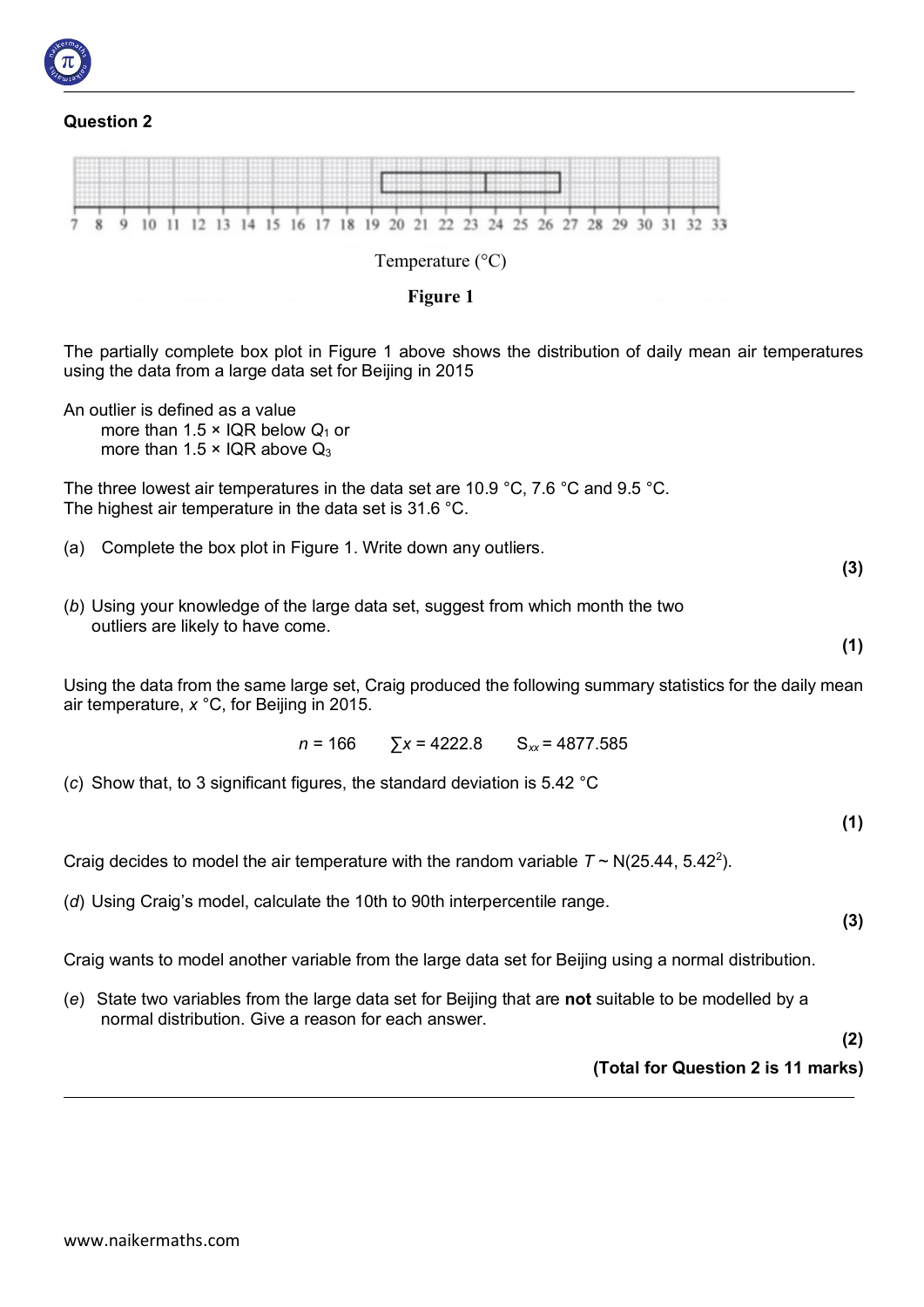

#### **Question 3**

#### **The Venn diagram shows the results from a random sample of people.**

*T* is the event that the person drinks tea

*M* is the event that the person drinks milk

*C* is the event the person drinks coffee

The Venn diagram, where *p*, *q*, *r* and *s* are probabilities, gives the probability for each subset.



(*a*) Find the proportion of people who drink exactly one of the drinks. **(1)**

No person likes all three drinks and P(*T*) = 0.41

(*b*) Find

- (i) the value of *r*
- (ii) the value of *s* **(3)**

Given that  $P(M | C) = \frac{30}{49}$ 

|   | (i) the value of $q$ |
|---|----------------------|
| . |                      |

- (ii) the value of  $p$  (4)
- (*d*) Determine whether or not the events (*T* ∩ Mʹ) and *C* are independent.

Show your working clearly. **(3)** Show your working clearly. **(3)** Show your working clearly  $(3)$ 

**(Total for Question 4 is 11 marks)**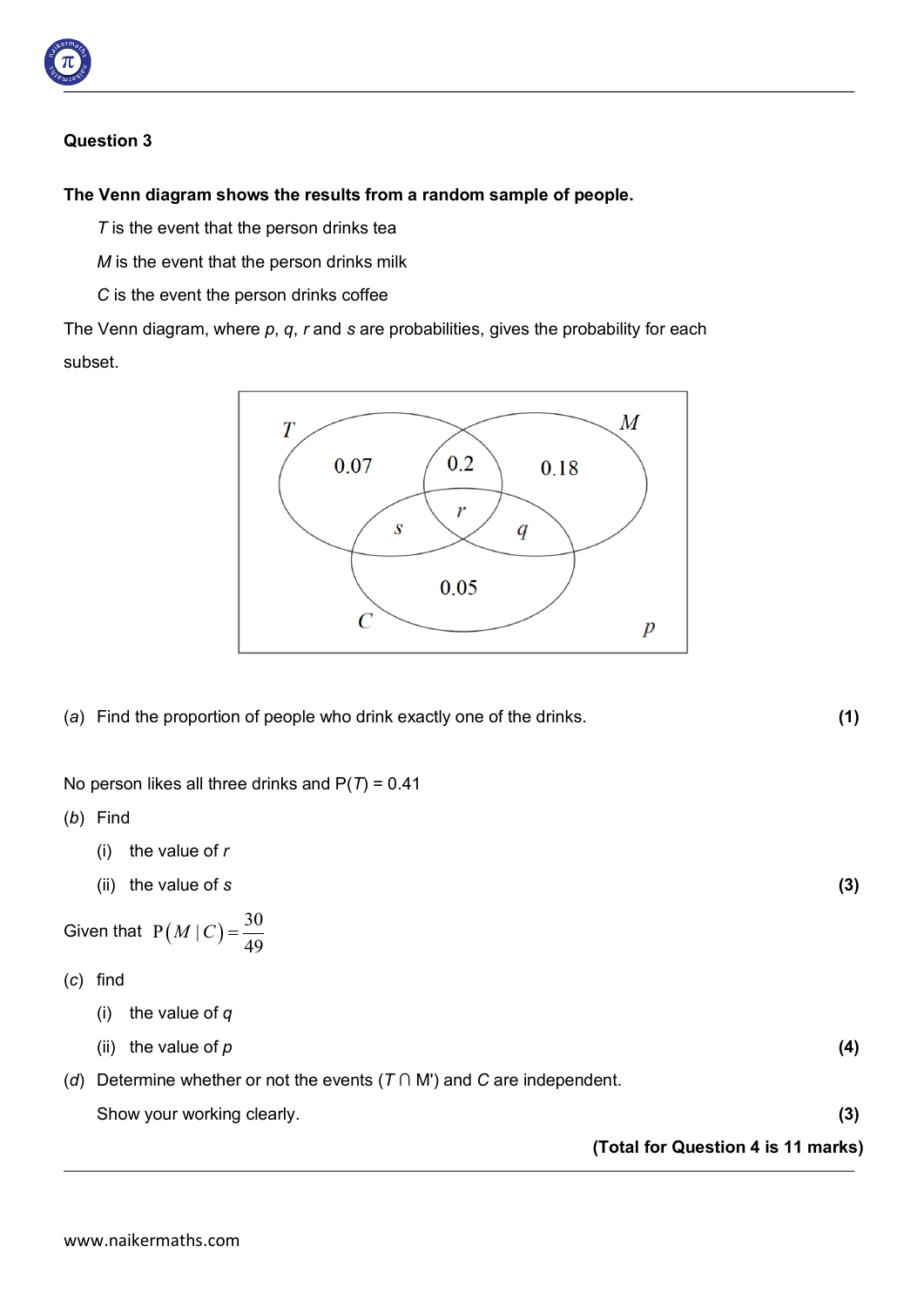

#### **Question 4**

A local sports centre has showers with two temperature settings, warm and hot.

On the warm setting, the water temperature may be modelled by a Normal distribution with mean 30  $\degree$ C and standard deviation 2 °C.

- (a) Using the model, find the probability that the next time the shower is used on the warm setting ,the water temperature is
	- (i) exactly 31 °C,
	- (ii) more than  $31 \text{ °C}$ . (2)

The sports centre manager thinks that a water temperature of more than 33 °C is too high for the warm setting.

She tests the water temperature on the warm setting on 5 randomly selected days.

Given that the probability of the water temperature being more than 33 °C is 0.0668.

(b) find the probability of the water temperature being more than 33  $\degree$ C

| (i) on only the first of these 5 days, |  |
|----------------------------------------|--|
| (ii) on more than 1 of these 5 days.   |  |

On the hot setting, the water temperature may be modelled by a Normal distribution with standard deviation 1.5 °C.

The probability that the water temperature is more than 42 °C is 0.0005.

(c) Find the mean water temperature on this setting, giving your answer to 1 decimal place. **(3)**

#### **(Total for Question 2 is 10 marks)**